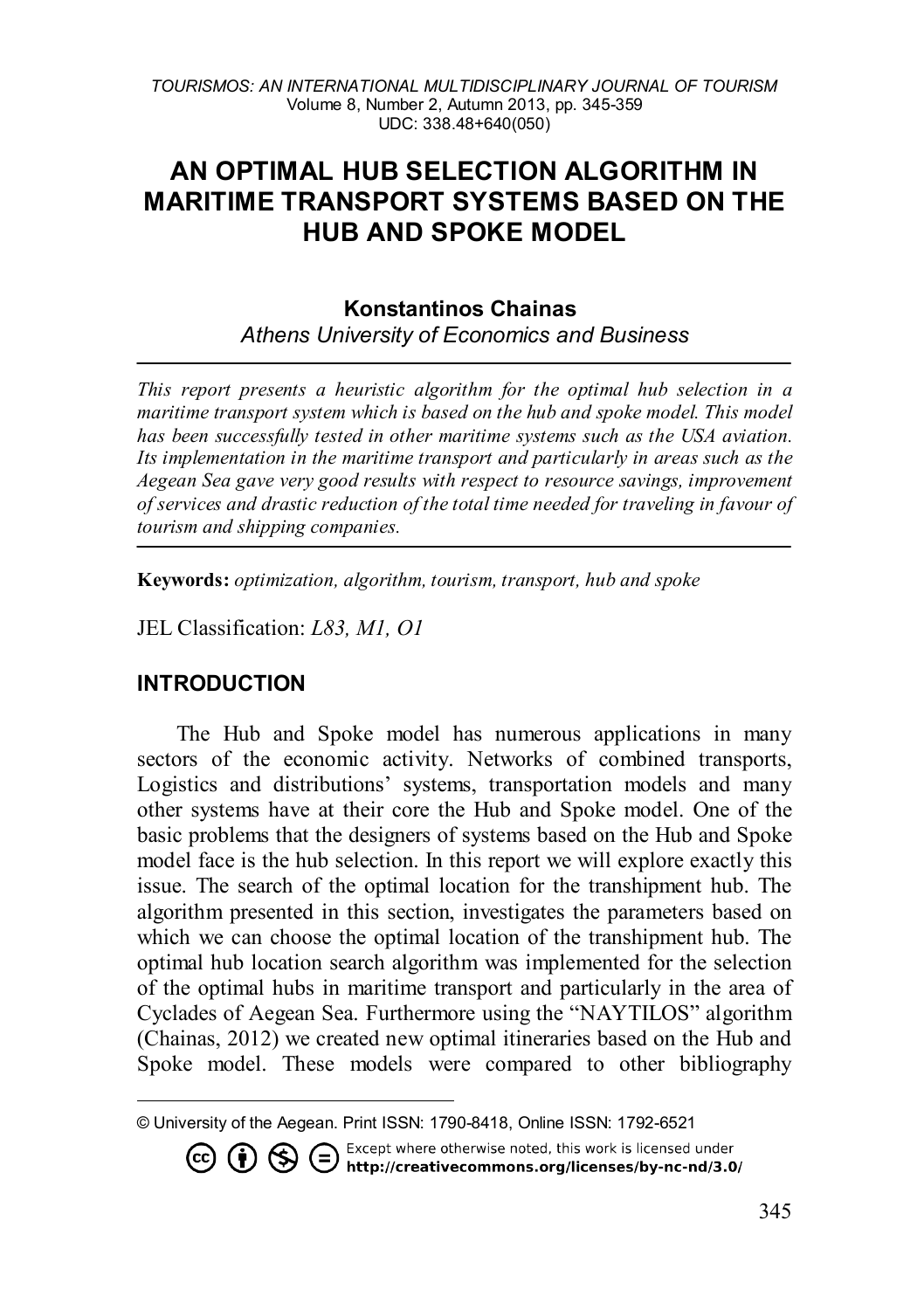itineraries (Aifantopoulou, 2004) in respect of the total distance traveled as well as to the real itineraries carried out during summer 2009. The result of these comparisons is that the transportation cost for a shipping company that would utilize the hub and spoke system for the Cyclades area, is much lower compared to the cost nowadays to cover the same area with the classic linear itineraries. In essence, this report suggests a new network of Aegean maritime lines which will be based on the Hub and Spoke model and therefore we will be able to go beyond the default until today, indicative network as it is mentioned, which in fact is the same linear network which operates all these years with only a few changes (Chlomoudis et al, 2007).

### **FOR THE HUB AND SPOKE NETWORKS IN ECONOMY**

In a network of n nodes, the number of all possible connections between all nodes is,  $\frac{1}{\Box}$  $\frac{n(n-1)}{n}$  (Figure 1). However if we define one of

the nodes as a hub then we may connects all other nodes with the hub and the number of connections is reduced to n-1 (Figure 2).

Therefore, the application of a hub and Spoke system in a connection network of n nodes, may create the conditions, in order to have significant cost reductions in the necessary resources. And we say that this may create the conditions since in a hub and spoke system we have to take into consideration all factors affecting the system and which may be connected to the various restrictions which may exist, such as the existence of the necessary infrastructure so as the Hub and Spoke system can operate effectively.

Studying the transportation and distribution systems the central position is possessed by the central storage area which is the beginning for the customer service routes of a company or even a group of companies. Nowadays, many companies outsource the distribution process of their products towards the final customers to intermediate distributors. These distributors have organized storage facilities (Logistics) and means of distribution in order to serve their clients fast and at the lowest possible cost. The most important issue for such a company is the selection of the storage hub in order to assure optimal distribution (demand coverage by delivery with the minimum possible delay and at the minimum possible cost). The selection of the main distribution hubs is of uttermost importance for its competitiveness, especially today with the rapid use of new technologies, where combined distribution systems are employed in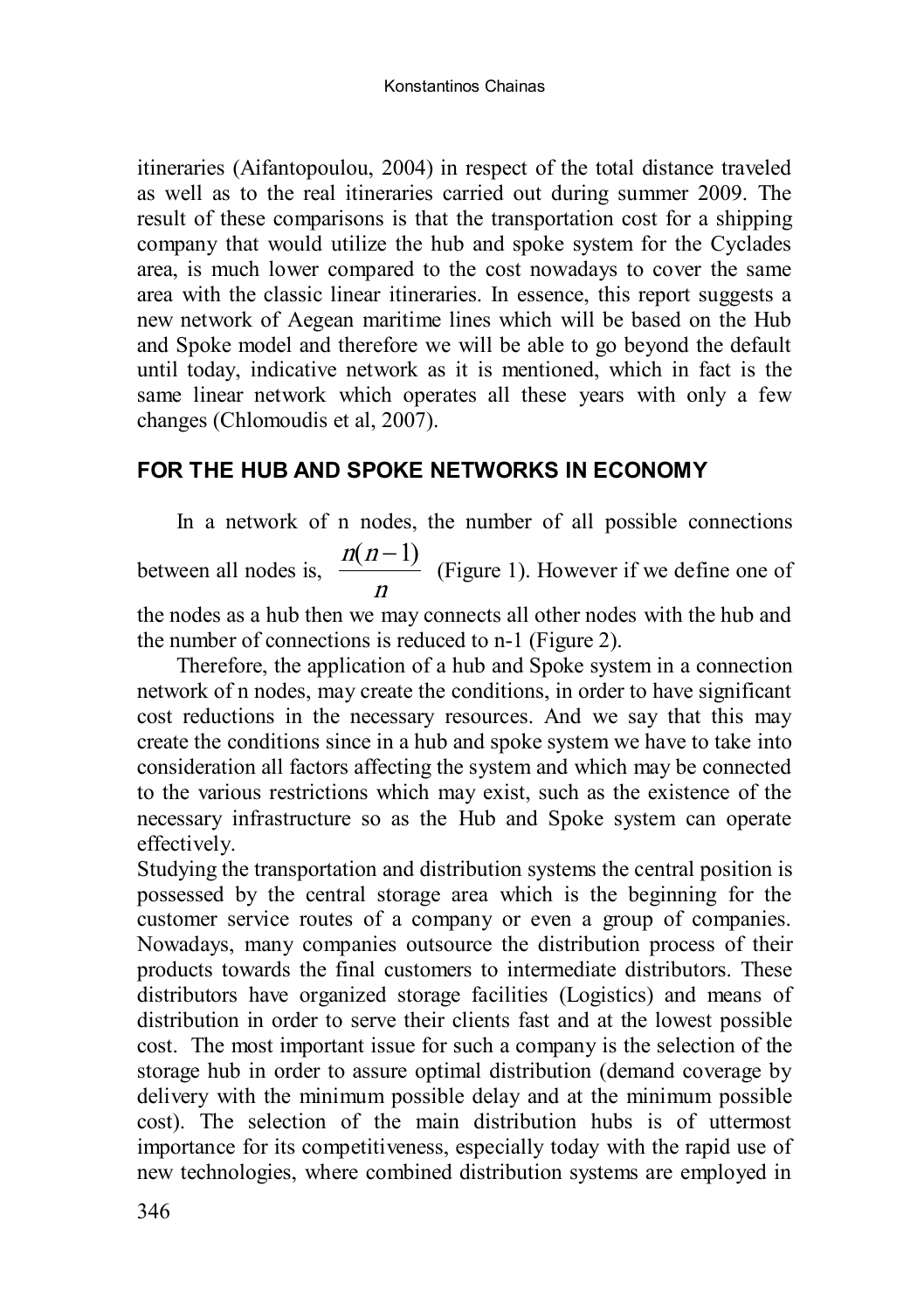making the most of all the possible means and ways of transportation (road and railway, marine and aviation network). In most European countries, a transhipment system with central hubs is used for the collection and the final transportation of urban waste to the processing and final screening centres.

**Figure 1** Number of possible connections in a set of n nodes



The selection of the transhipment stations is again of strategic significance for resource saving and optimal system performance. The hub-and-spoke system is used in numerous transportation and distribution applications and also in other cases, such as network design of any kind. It also finds application in aviation transportation systems (Dobson and Lederer, 1993). In the shipping market, for the past forty years, we observe a tremendous increase in the growth of the maritime transportation. The extent and quality of the provided services are highly

n  $n(n-1)$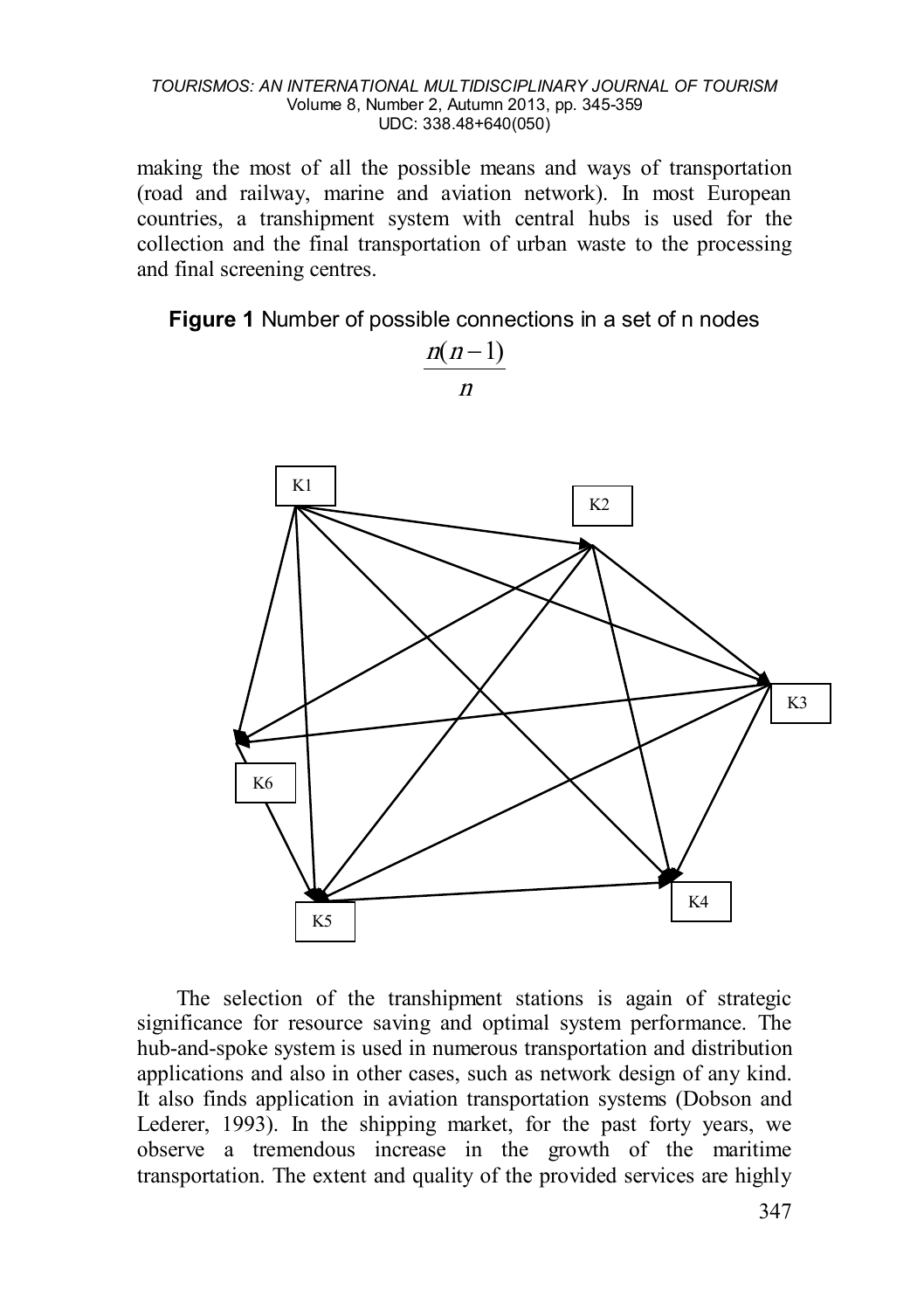correlated with this growth. (Papanastasiou et al., 2006). This report attempts to search for a general optimal selection method of the central transhipment station in a complete maritime transportation system in Aegean Sea, which might however find a more general use and applicability. In this way, a heuristic algorithm was designed and implemented for searching the optimal transhipping hub from a set of n hubs. The contribution of the report is the search of the optimal location of the transhipping station in any transportation problems we would like to use the hub-and-spoke model.

### **Figure 2** Number of possible connections in a set of n nodes with the hub and spoke network, n-1



The parameters used by the algorithm are the relative position of each node with respect to the rest, within the search region of the optimal transhipment node selection, and the demand of each node at the specific transportation services of each problem. If we consider the region containing all the nodes, for which we are interested in selecting the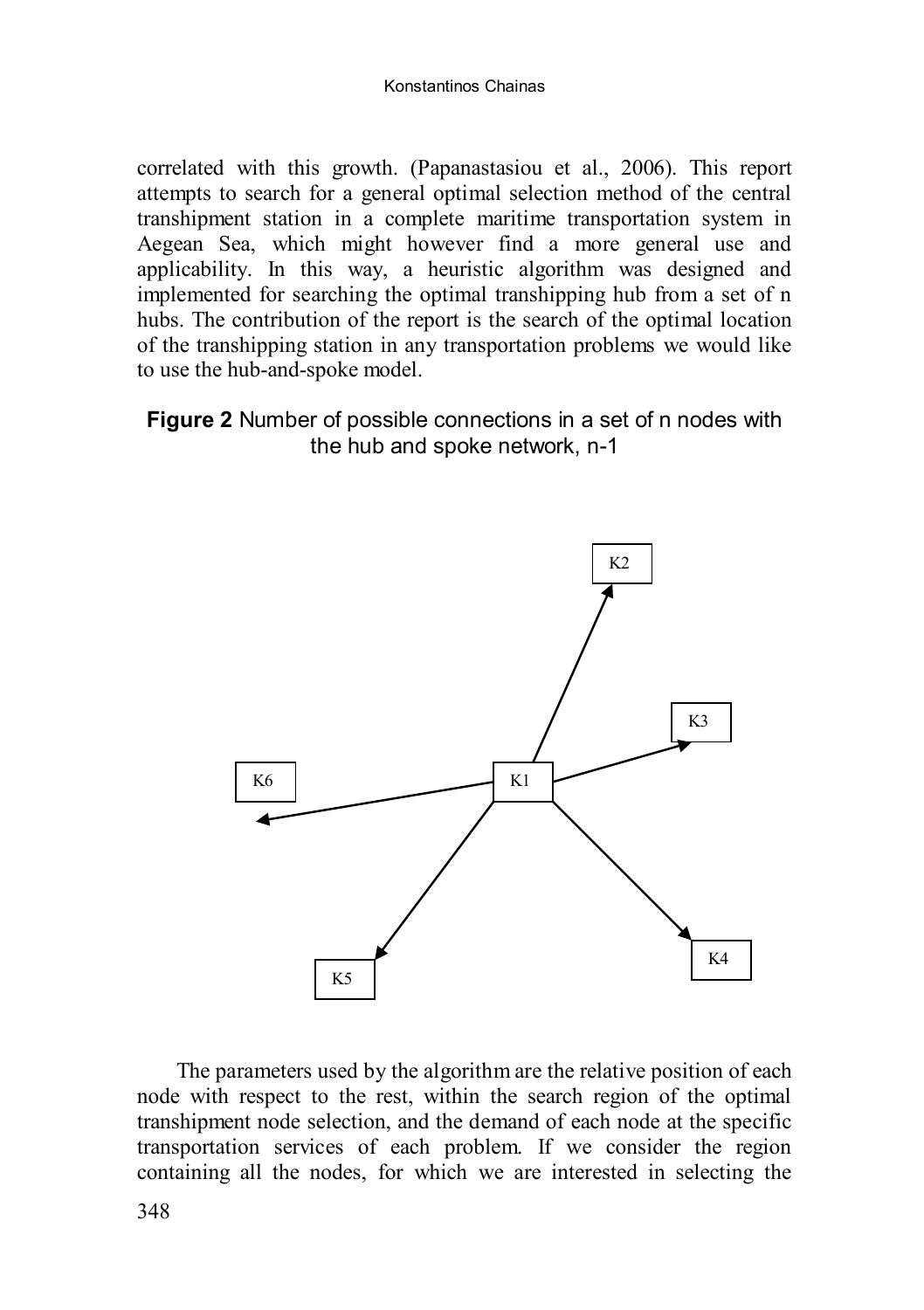optimal transhipment node, as a single system, we can rename the problem as the search of the "centre of gravity" of the system, if we consider the demand of each node for transportation services to be its respective "weight". The optimization achieved is with respect to delivery time saving and resource utilization. It has been used and tested in the maritime transportation system of the Aegean Sea and compared against the already deployed system. The results of this comparison encourage the use of network application policies, which are based on the hub and spoke model, on the maritime transportation systems as well. Of course, the survey shows that the hub and spoke model is not appropriate for all transportation problems. Therefore, there are areas in shipping industry where the hub and spoke system misbehaves, especially in the cases of nodes where there is transportation not only of products and passengers but also of vehicles. Such issues might cause some additional delays, but they must be examined within the framework of the general advantages that a hub and spoke system might have. However, in any case, this system can assure improved timing, prices and services and under this perspective it can coexist with other routing systems. A typical example is the application of the hub and spoke method in the American aviation system by large aviation corporations, where the method competes successfully the aviation transportation systems that other companies have deployed. (Dobson and Lederer, 1993). A significant advantage of the transportation systems using the hub and spoke model is the fact that the itinerary creation process is much faster compared to other systems, as long as the transhipment nodes are selected through an optimized selection process. The liberalization of the maritime transportation has shaped a new competitive environment in the shipping market. An issue of strategic importance for any shipping company is the selection of the area to offer their shipping services, in order to achieve the best possible results. The heuristic algorithm that we propose in this report, for the selection of the optimal transhipping node in combination with the design of an itinerary schedule, based on the hub and spoke system, will allow any shipping company that wants to use this system to investigate and compare the resulting itineraries against those of other companies or against those currently in use, in order to make the appropriate decisions.

### **The objectives of a transportation system in a Hub and Spoke network**

A transportation system based on the Hub and Spoke model consists of two subsystems: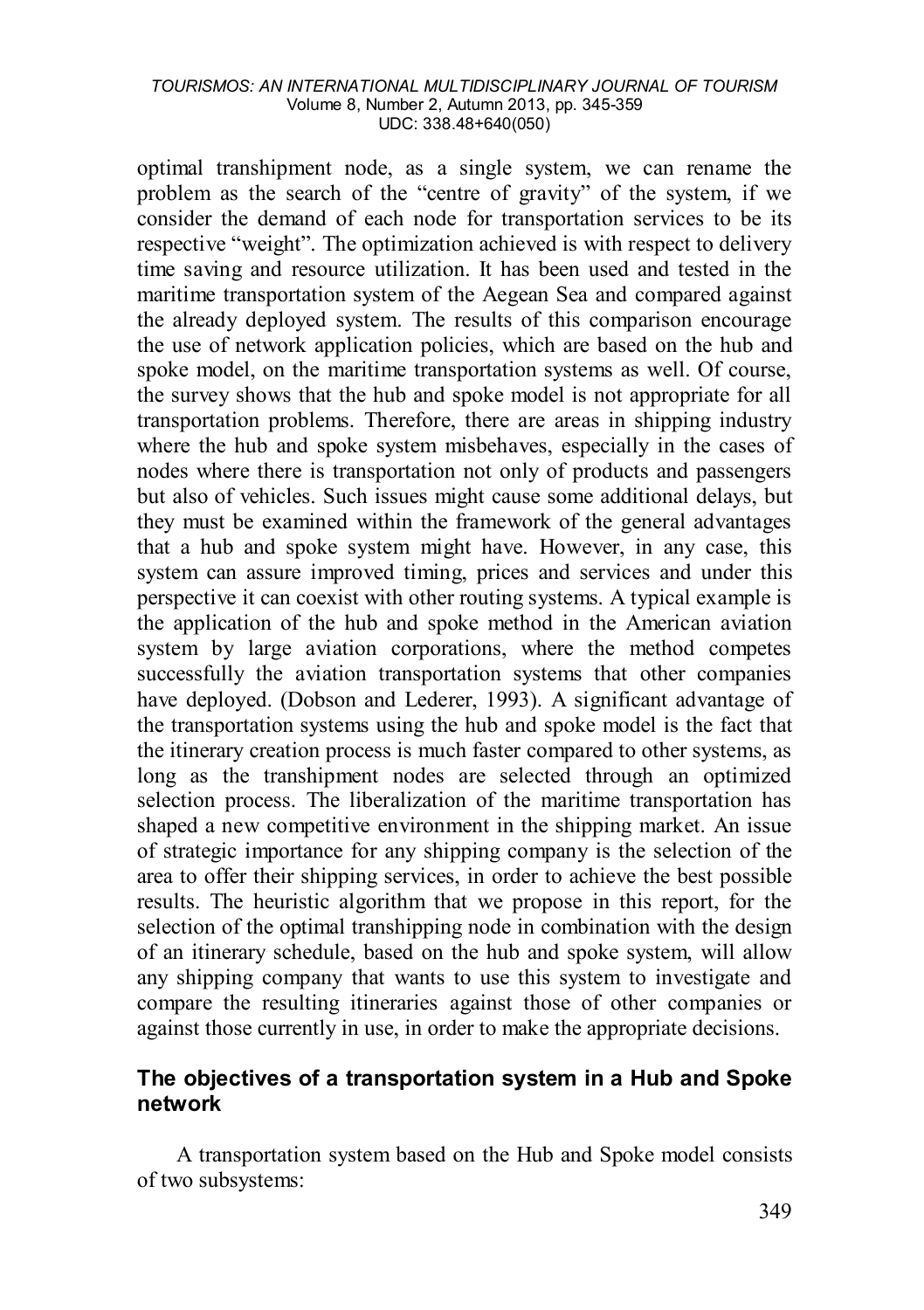Konstantinos Chainas

α) The first subsystem corresponds to the itineraries from the central distribution point towards the transhipment nodes.

β) The second subsystem corresponds to the itineraries from the transhipment nodes towards the final destinations.

The intended objectives of the application of the Hub and Spoke model:

- 1. To minimize the total covered distance by all vehicles while serving the demand. In the first phase towards the transhipment nodes, the distance is a function of the itineraries necessary to cover the demand towards the transhipment nodes. Hence, during this phase the optimal selection of the transhipment node and the selection of the optimal vehicle type to cover the demand are of importance. In the second phase from the transhipment nodes towards the final destination points, the selection of the optimal itineraries to minimize the travelled distance to cover all the required nodes and the selection of the appropriate vehicle type to cover the demand of these nodes are of importance.
- 2. To minimize the total distribution time towards all the destinations. This is a function of the first objective regarding the total distance minimization, and the selection of the appropriate type of vehicles that can cover adequately well the demand in optimal and safe timing.
- 3. To minimize the number of vehicles for covering the demand while maximizing the vehicle occupancy.
- 4. To minimize the total cost of each route.

### **A GENERAL DESCRIPTION OF THE OPTIMAL HUB POSITION SELECTION ALGORITHM**

### **The mathematic model**

Let's consider a space of  $n_i$  i=1,2,3, k nodes for the optimal transhipment node position search.

We assume that each node has a demand for transportation services  $m_i$ , i=1,2,3,...k

Each node is depicted in the figure as a circle whose diameter is proportional to the node's demand in transportation services.

In addition each node has Cartesian coordinates  $x_i, y_i$ ,  $i=1,2,3,...k$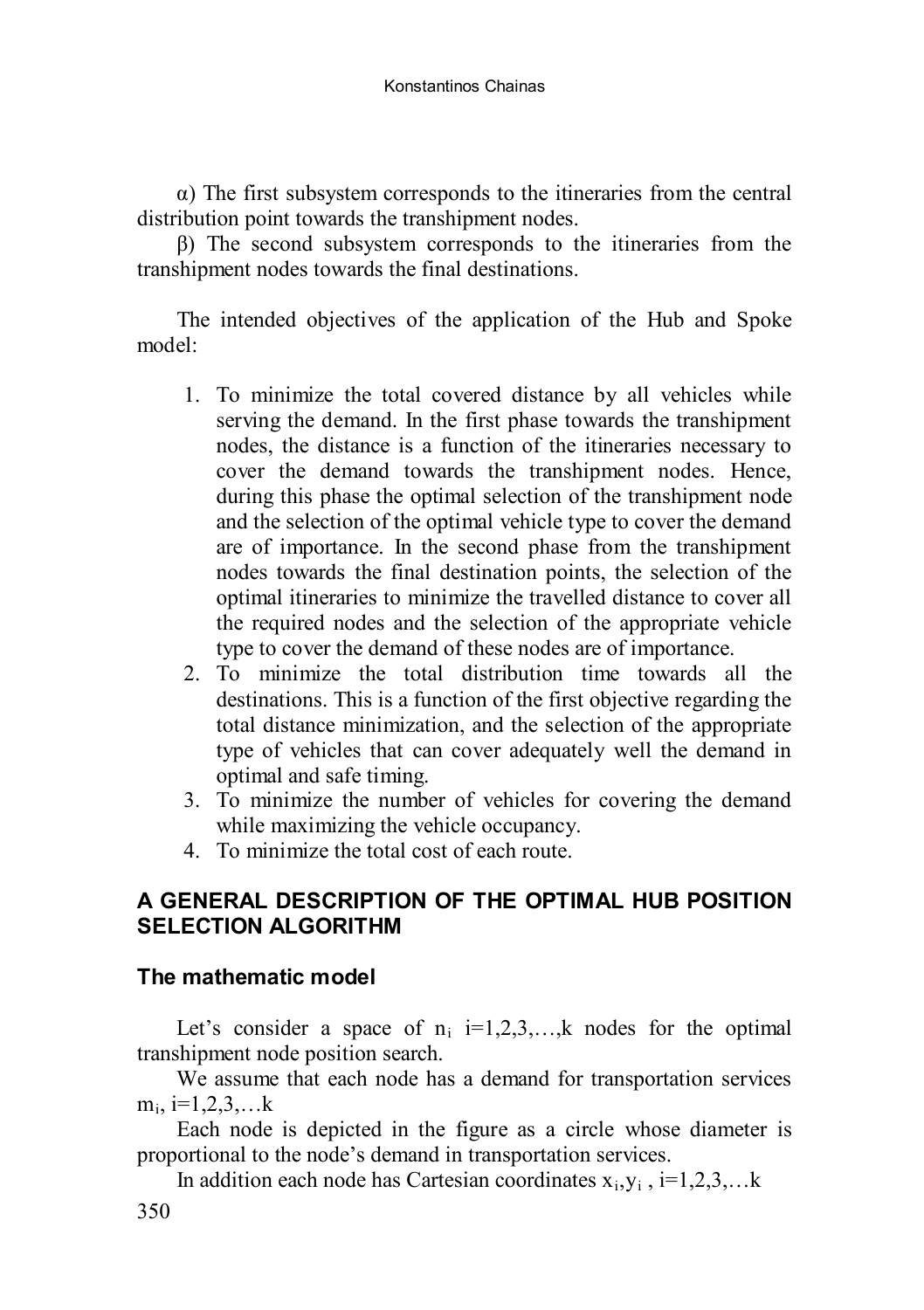Figure 3 A k node space. The size of each node (diameter of the circular disk) represents the amount of its demand in transportation services.

So, if we assume that each node i has "weight" equal to the demand in transportation services  $(m_i)$ , then the "centre of gravity" or "centre of mass" of the system has coordinates (assuming two dimensions):

$$
x_{k} = \frac{\sum_{j=1}^{n} X_{j} m_{j}}{\sum_{i=1}^{n} m_{i}},
$$
\n(1)

$$
y_{k} = \frac{\sum_{j=1}^{n} y_{j} m_{j}}{\sum_{j=1}^{n} m_{j}}
$$
 (2)

The demand of each node i  $(i=1,2,...,n)$  in transportation services (mi) is calculated as the mean of the demand from each other node in the search region towards this node. In other words:

$$
m_i = \frac{\sum_{j=1}^n m_{ij}}{n}
$$
 (3)

Based on the coordinates of the position and the values of demand for transportation services, of each node, we calculate the coordinates of the required "centre of gravity" or else the optimal position of the transhipment node in a space consisted of n nodes.

One more main characteristic of the "centre of gravity" is its orbital radius, which is given by equations:

$$
r_k = x_{ki} + y_{kj} \tag{4}
$$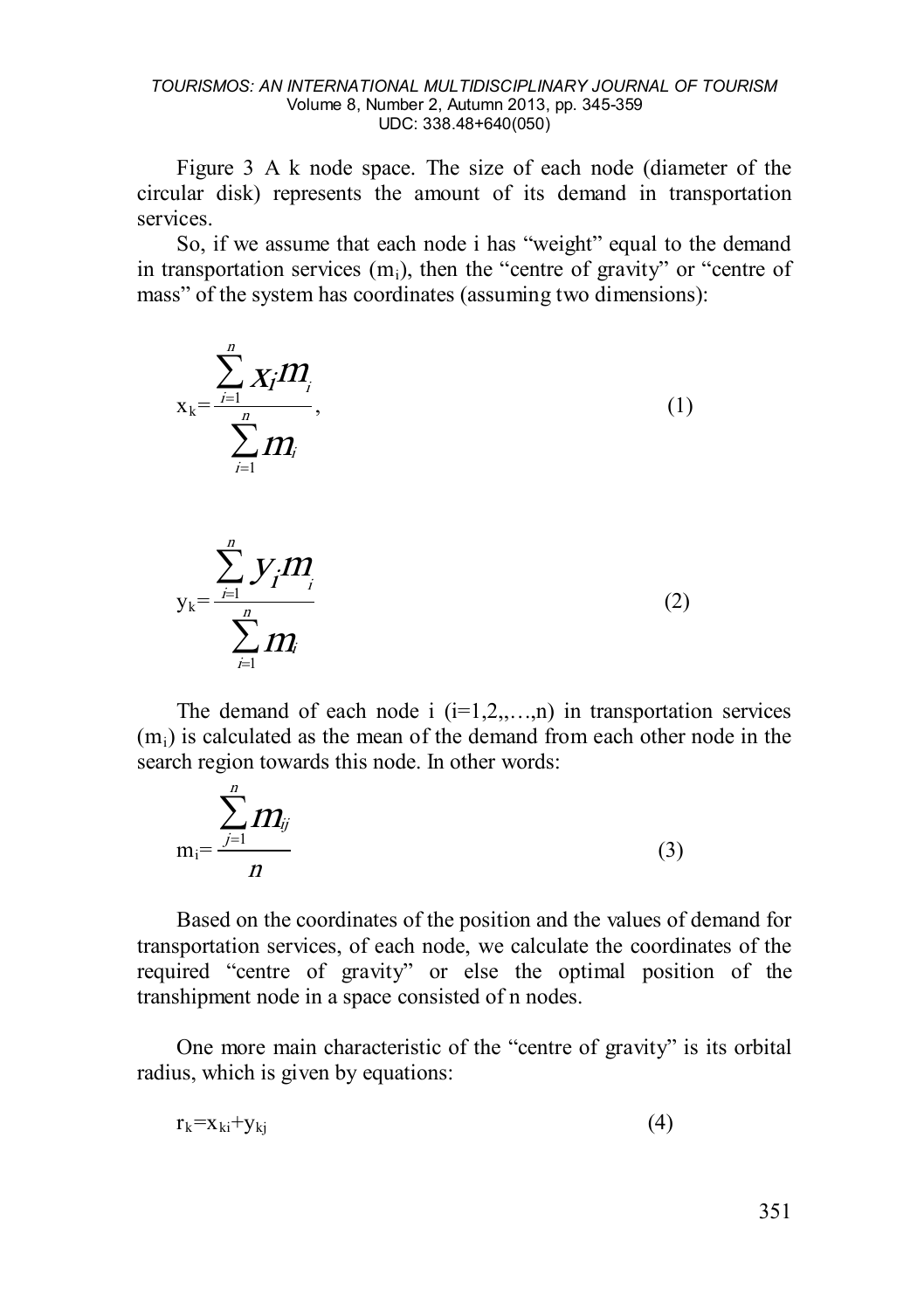

$$
r_{k} = \frac{\sum_{j=1}^{n} r_{j} m_{j}}{M_{k}}
$$
 (6)

If the number of nodes grows to a very large number (infinity) then equation (5) becomes:

$$
r_{k} = \lim_{\Delta m_{i} \to 0} \frac{\sum_{i=1}^{n} r_{i} \Delta m_{i}}{M} = \frac{1}{M} \int r dm
$$
 (7)

With this approach we can determine the optimal position of the transhipment node in an n node space and, in addition, the optimal "action region" of this transhipment node, which is the cyclic region created with the selected node at the hub in its centre and radius  $r_k$ .

### **Restrictions**

In order that a node can operate as a transhipping node, it is necessary:

- 1. To have the necessary infrastructure depending on the subject of the transporting process for a smooth transhipping process.
- 2. To be able to accommodate the minimum number of vehicles necessary by the transhipping process in all situations foreseen by the timetable of the itineraries, without any delays or other problems.

Based on the aforementioned a transhipping port for maritime transportations must have the necessary infrastructure to accommodate all types of ships, for the transhipping of vehicles and passengers from one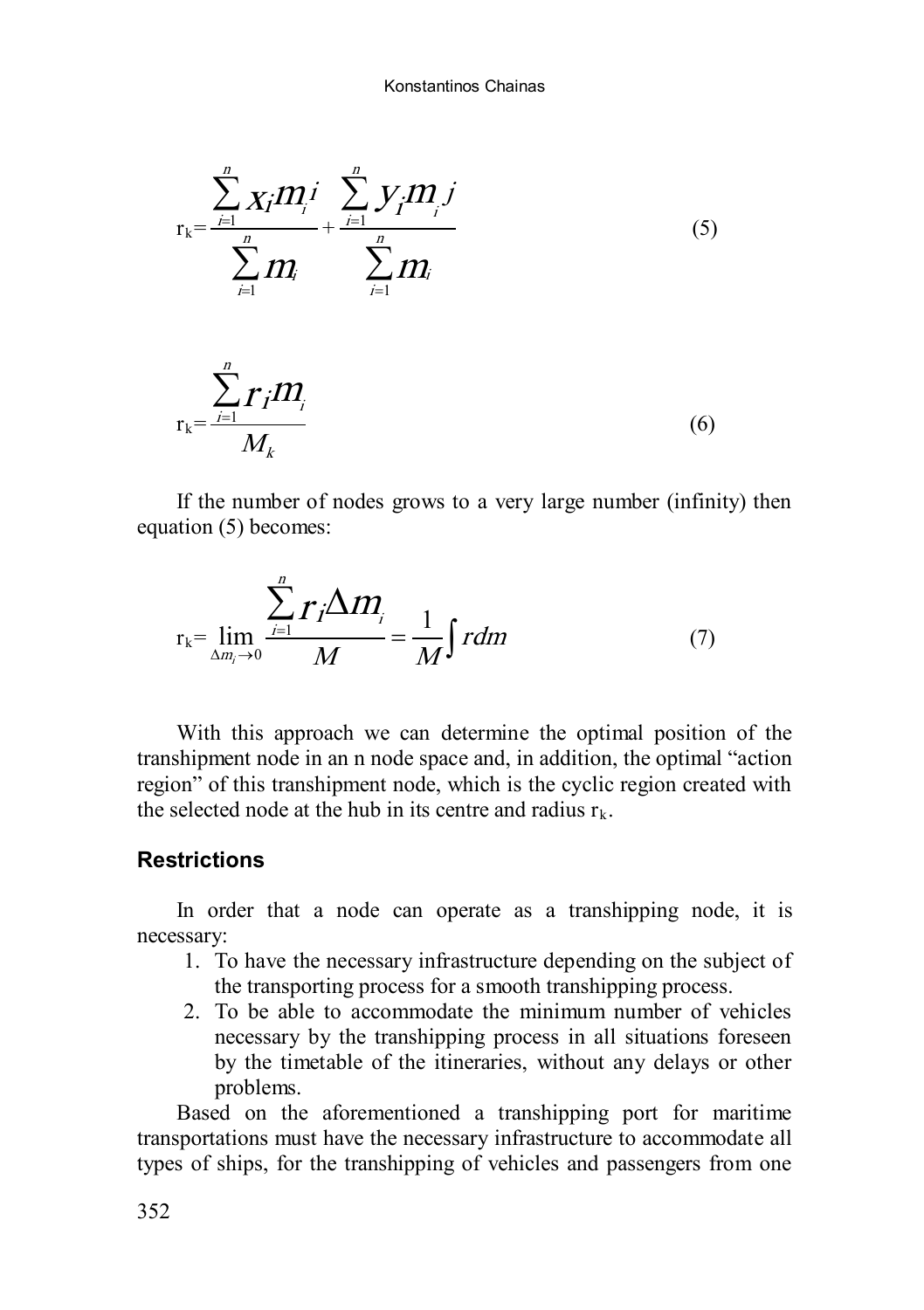ship to the other and in general to be able to serve the itineraries from and to the port-transhipping hub, within the defined timeframes according to the schedule of ship itineraries to cover a specific region.

# **Algorithm presentation**

Step 1: Selection of the hub search region. Insertion of the demand for transportation services of each node  $n_i$ ,  $i=1,2,3,...$  and the coordinates of the nodes. Definition of the assumptions (infrastructure, access etc.) that must hold, so that the required node can operate seamlessly as an actual transhipping node (restrictions).

Step 2 : Calculation of the coordinates of the "centre of gravity" of all nodes in the search region based on equations (1) and (2) and the orbital radius or in other words the calculation of the coordinates of the ideal hub for that specific region.

Step 3 : Selection of the nearest node to the ideal hub of the node system based on the coordinates and the positive subtractions of abscissas and ordinates from the coordinates of the ideal hub.

Step 4 : Printing of the coordinates of the node that can operate as an optimal transhipping hub and the actual node that resides closest to the specific coordinates that we calculated based on the algorithm and satisfies the necessary preconditions (infrastructure etc.) that we set as restrictions.

### **Application of the algorithm in the area of Cyclades and the search for the optimal hub position**

The weekly demand of each connection between ports in the area of the Aegean Sea is known (SETHAM,2001). Based on this information we calculate the average demand for each port node i of a specific region based on equation:

$$
m_{i} = \frac{\sum_{j=1, j=1}^{n} m_{ij}}{n}, i, j=1, 2, \dots n
$$
 (8)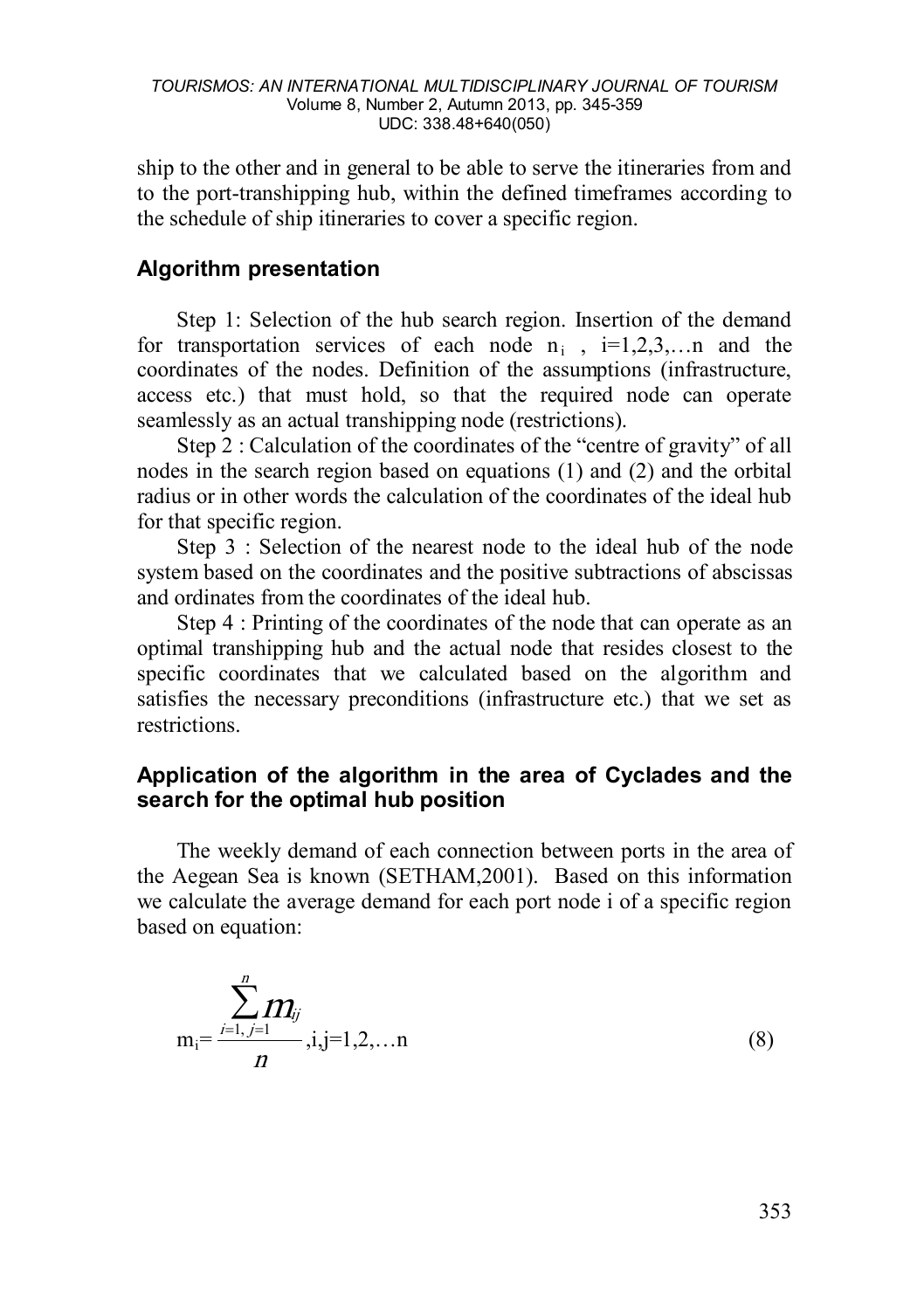where  $\sum_{i=1, j=1}^{n}$  $i=1, j$  $m_{\!ij}^{}$  $1, j=1$ is the summation of the demand of all connections

between the n nodes of the search region. The coordinates of all the nodes in this region are also known (SETHAM,2001).

We applied the optimal hub selection algorithm in the Cyclades area for 22 main ports. Having the coordinates of each port and the weekly demand in maritime passengers as inputs, the algorithm returned that the coordinates of the hub for the Cyclades area are :

Gis  $x = 602960.71$ Gis  $y = 4109463,60$ 

# **Table 1** Results of the optimal hub search algorithm for the Cyclades area

| code | Port             | <b>GISX</b> | <b>GISY</b> | <b>Demand</b> | Subtraction | Subtraction |
|------|------------------|-------------|-------------|---------------|-------------|-------------|
|      |                  |             |             |               | X           | Y           |
| 98   | <b>PAROS</b>     | 602319,15   | 4104193,27  | 588,14        | 641,56      | 5270,33     |
| 101  | <b>TINOS</b>     | 603858,68   | 4154866,71  | 331,96        | 897,97      | 45403,11    |
| 103  | <b>KYTHNOS</b>   | 535208,06   | 4138839,36  | 41,42         | 67752,65    | 29375,76    |
| 104  | <b>ANDROS</b>    | 564838,77   | 4193356.38  | 4             |             |             |
|      |                  |             |             | 3,16          | 38121,94    | 83892,78    |
| 107  | <b>KIMOLOS</b>   | 551738,82   | 4070839,64  | 5,14          | 51221,89    | 38623,96    |
| 108  | <b>MILOS</b>     | 540069,11   | 4064348,72  | 80,82         | 62891,60    | 45114,88    |
| 109  | <b>SERIFOS</b>   | 545998,32   | 4109378,39  | 50,00         | 56962,39    | 85,21       |
| 110  | <b>SIFNOS</b>    | 559953,71   | 4093772,03  | 89,20         | 43007,00    | 15691,57    |
| 111  | <b>AMORGOS</b>   | 666435,17   | 4077544,05  |               |             |             |
|      | <b>KATAPOLA</b>  |             |             | 42,34         | 63474,46    | 31919,55    |
| 112  | <b>AMORGOS</b>   | 676386,32   | 4085886,49  |               |             |             |
|      | <b>AIGIALI</b>   |             |             | 10,85         | 73425,61    | 23577,11    |
| 113  | <b>DONOUSA</b>   | 659209,26   | 4106819,22  | 3,72          | 56248,55    | 2644,38     |
| 114  | <b>IRAKLEIA</b>  | 631014,29   | 4080798.99  | 2,98          | 28053,58    | 28664,61    |
| 115  | <b>KOUFONISI</b> | 641870,00   | 4088603,50  | 16,36         | 38909,29    | 20860,10    |
| 116  | <b>NAXOS</b>     | 623022,18   | 4107010,29  | 263,00        | 20061,47    | 2453,31     |
| 117  | <b>SCHINOUSA</b> | 635994,57   | 4083160,53  | 1,84          | 33033,86    | 26303,07    |
| 118  | <b>ANAFI</b>     | 658097,04   | 4023772,56  | 5,90          | 55136,33    | 85691,04    |
| 121  | <b>IOS</b>       | 612782,15   | 4064512,12  | 147,20        | 9821,44     | 44951,48    |
| 122  | <b>SIKINOS</b>   | 600408,59   | 4062045,84  | 6,08          | 2552,12     | 47417,76    |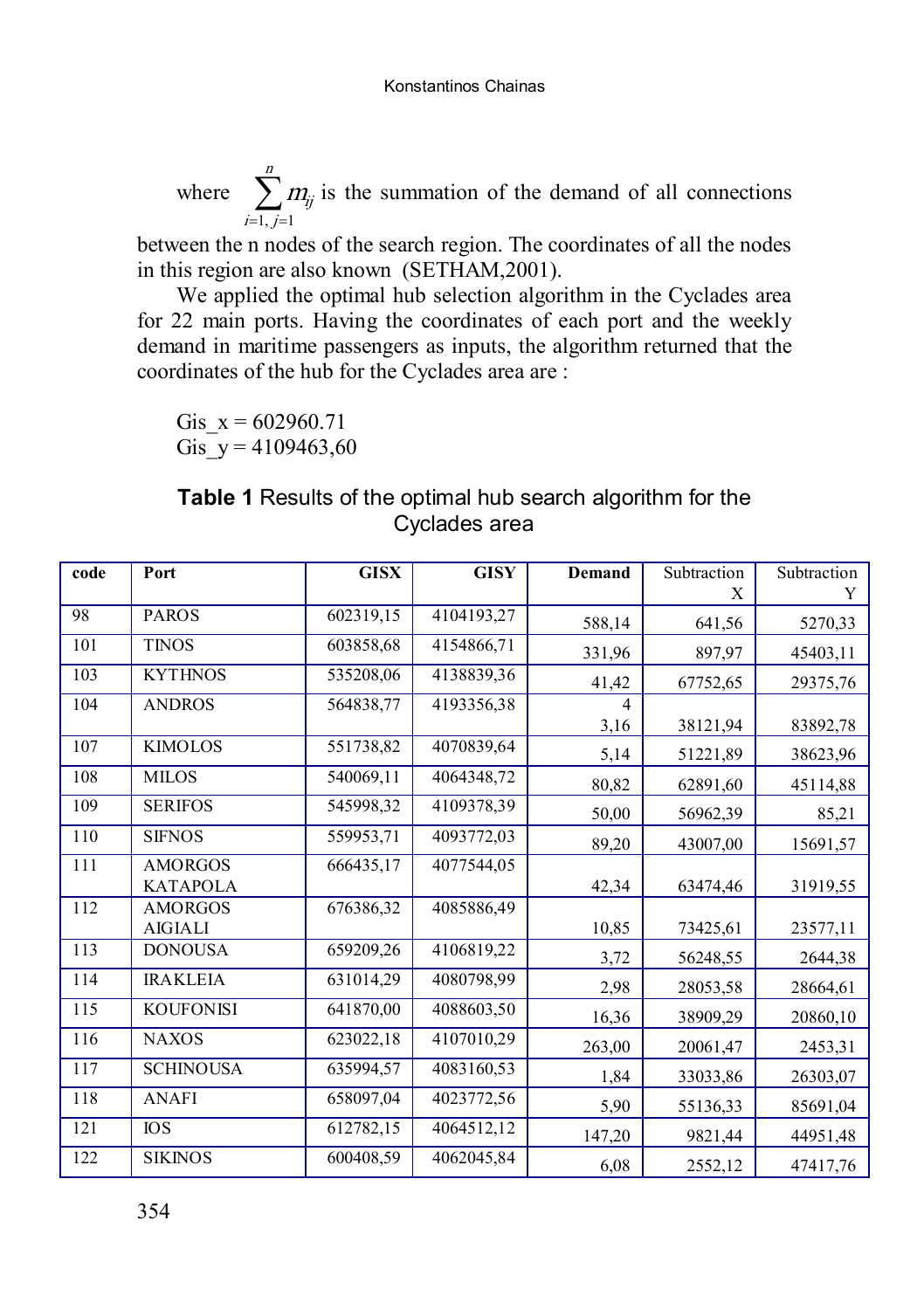| TOURISMOS: AN INTERNATIONAL MULTIDISCIPLINARY JOURNAL OF TOURISM |  |
|------------------------------------------------------------------|--|
| Volume 8, Number 2, Autumn 2013, pp. 345-359                     |  |
| $UDC: 338.48+640(050)$                                           |  |

| 123 | <b>FOLEGANDROS</b> | 584896,49 | 4052209,75 | 12.88  | 18064.22 | 57253,85 |
|-----|--------------------|-----------|------------|--------|----------|----------|
| 124 | <b>MYKONOS</b>     | 617571,11 | 4145437.14 | 291.04 | 14610.40 | 35973,54 |
| 125 | <b>SYROS</b>       | 583581,18 | 4143910.93 | 165.48 | 19379.53 | 34447,33 |
| 171 | THERA              | 627406,71 | 4032877,94 | 329.50 | 24446.00 | 76585,66 |

The port that resides very close to these coordinates is the port of Paros as shown by the absolute value of the subtractions from the coordinates of the ideal hub.

### **The resulting itineraries for the Cyclades area based on the hub and spoke system**

We implemented the heuristic algorithm that we developed in this report for the search of the optimal hub location in Cyclades area and the algorithm returned the port of Paros. Then we implemented "NAUTILOS" algorithm (Chainas, 2012) for the search of the optimal routes for Cyclades area, where port of PAROS was the departure port (hub) and the target was to cover the demands of all the ports of the area. Table 2 shows all these itineraries and the total travelled distance. Image 1 shows the graphical display of all these routes. We compared these routes with the real ones for Cyclades area as well as with Aifantopoulou routes (Aifantopoulou, 2004) where PIRAEUS port was the departure port and the total distances and the corresponding time needed are drastically reduced. The total distance of Aifantopoulou routes based on the hub-and-spoke system for the same destinations was improved by 18.17% compared to Aifantopoulou itineraries and 14.67% compared to the real itineraries of a typical Sunday in August 2009 for the Cyclades area (Table 2).

**Table 2** Optimal itineraries for Cyclades area produced by "NAUTILOS" algorithm with PARO as a hub

| Cyclades itineraries with PAROS as a hub | <b>Miles</b> |
|------------------------------------------|--------------|
|                                          |              |
| PAROS-NAXOS-DONOUSA                      | 38.43        |
|                                          |              |
| PAROS-IRAKLEIA-SCHINOUSA-                | 33.75        |
| <b>KOUFONISI</b>                         |              |
| PAROS-NAXOS-AMORGOS                      | 51 10        |
|                                          |              |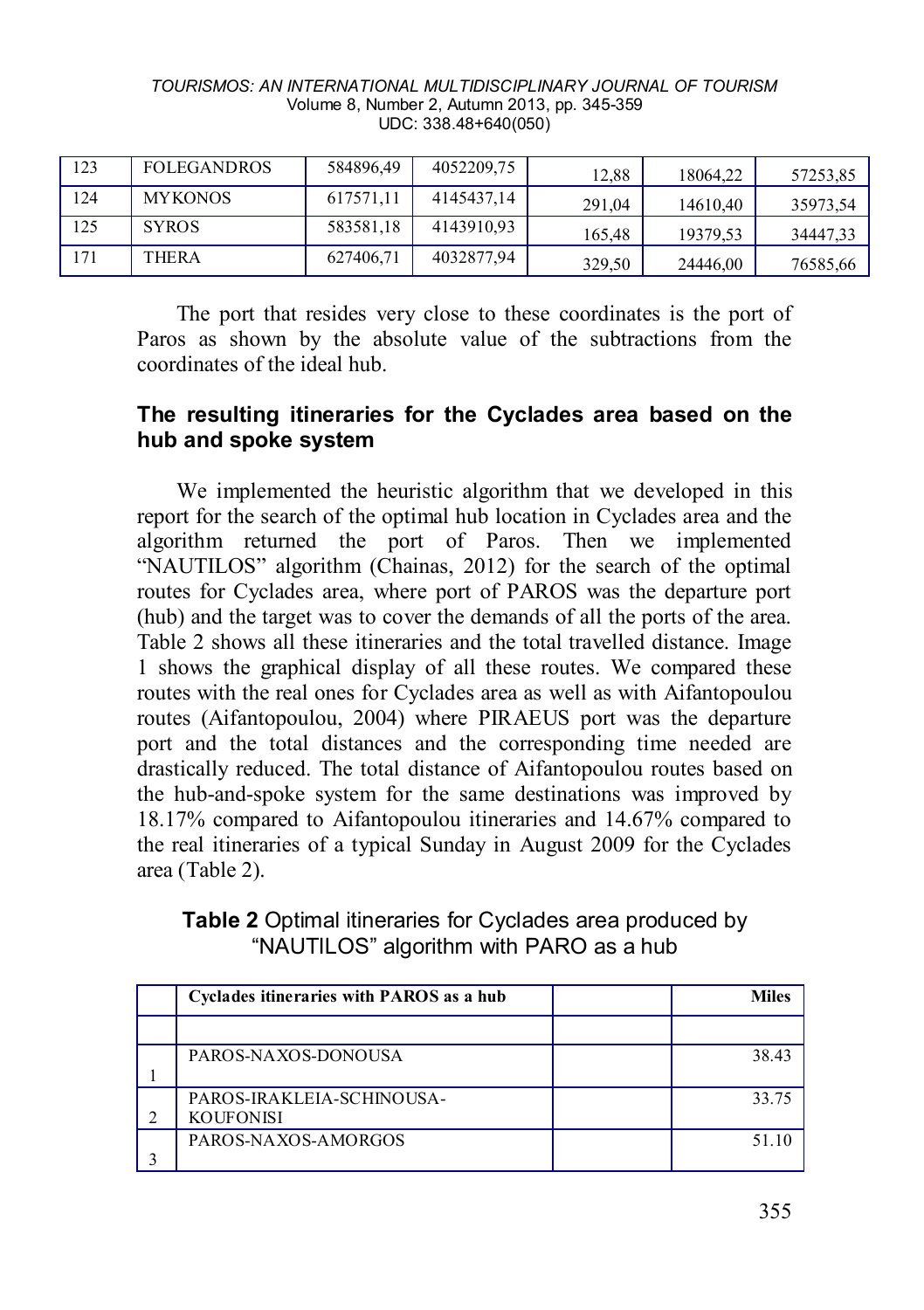|                | PAROS-IOS-THERA-ANAFI               |              | 69.22    |
|----------------|-------------------------------------|--------------|----------|
| 4              |                                     |              |          |
|                | PAROS-IOS-SIKINOS-FOLEGANDROS-      |              | 75.10    |
| 5              | <b>MILOS</b>                        |              |          |
|                | PAROS-SIFNOS-KIMOLOS-MILOS          |              | 53.89    |
| 6              |                                     |              |          |
|                | PAROS-SIFNOS-SERIFOS-KITHNOS-SIROS  |              | 96.73    |
| 7              |                                     |              |          |
|                | PAROS-SIROS-TINOS-MYKONOS           |              | 45.11    |
| 8              |                                     |              |          |
| 9              | PAROS-SIFNOS-SERIFOS-KYTHNOS-KEA-   |              | 135.80   |
|                | ANDROS-TINOS-MYKONOS                |              |          |
|                |                                     |              |          |
|                | <b>Total</b>                        |              | 599.14   |
|                | PIRAEUS-PAROS (9 Itineraries HUB)   |              | 821.81   |
|                |                                     |              |          |
|                | <b>Grand Total</b>                  |              | 1,420.95 |
|                |                                     |              |          |
|                | Aifantopoulou itineraries           | <b>Total</b> | Cyclades |
|                |                                     |              |          |
|                |                                     |              |          |
|                | PIRAEUS-DONOUSA-AGIOS KIRIKOS-      | 207.00       | 118.76   |
| 1              | SAMOS VATHI-SAMOS KARLOVASI         |              |          |
|                | PIRAEUS-MYKONOS-KIMOLOS-            | 195.00       | 195.00   |
| $\overline{2}$ | FOLEGANDROS-SIFNOS                  |              |          |
|                | PIRAEUS-KOUFONISI-IRAKLEIA-         | 269.00       | 144.86   |
| 3              | KATAPOLA-ASTIPALAIA-LEROS-FOURNOI   |              |          |
|                | PIRAEUS-THERA-IOS-ANAFI             | 178.00       | 178.00   |
| $\overline{4}$ |                                     |              |          |
|                | PIRAEUS-PAROS-NAXOS-SCHINOUSA-      | 147.00       | 147.00   |
| 5              | <b>AIGIALI</b>                      |              |          |
|                | PIRAEUS-TINOS-SIROS-KYTHNOS-        | 287.00       | 169.64   |
| 6              | <b>GAURIO-LIMNOS MIRINA</b>         |              |          |
|                | PIRAEUS-MYKONOS-PAROS-KARPATHOS-    | 353.00       | 117.05   |
| 7              | <b>AGIOS NIKOLAOS</b>               |              |          |
|                | PIRAEUS-TINOS-SIROS-SERIFOS-SIFNOS- | 277.00       | 138.59   |
| 8              | SAMOS BATHY-SAMOS KARLOVASI         |              |          |
| 9              | PIRAEUS-IOS-NAXOS-MILOS-THERA       | 249.00       | 248.44   |
|                | PIRAEUS-THERA-KATAPOLA-PATMOS-      | 252.00       | 163.39   |
| $\mathbf{1}$   | <b>LIPSI-KALIMNOS</b>               |              |          |
| $\mathbf{0}$   |                                     |              |          |
|                | PIRAEUS-PAROS-MYKONOS-LIMNOS        | 398.00       | 115.76   |
| 1              | MIRINA-THESSALONIKI                 |              |          |
| 1              |                                     |              |          |
|                |                                     |              |          |
|                |                                     |              |          |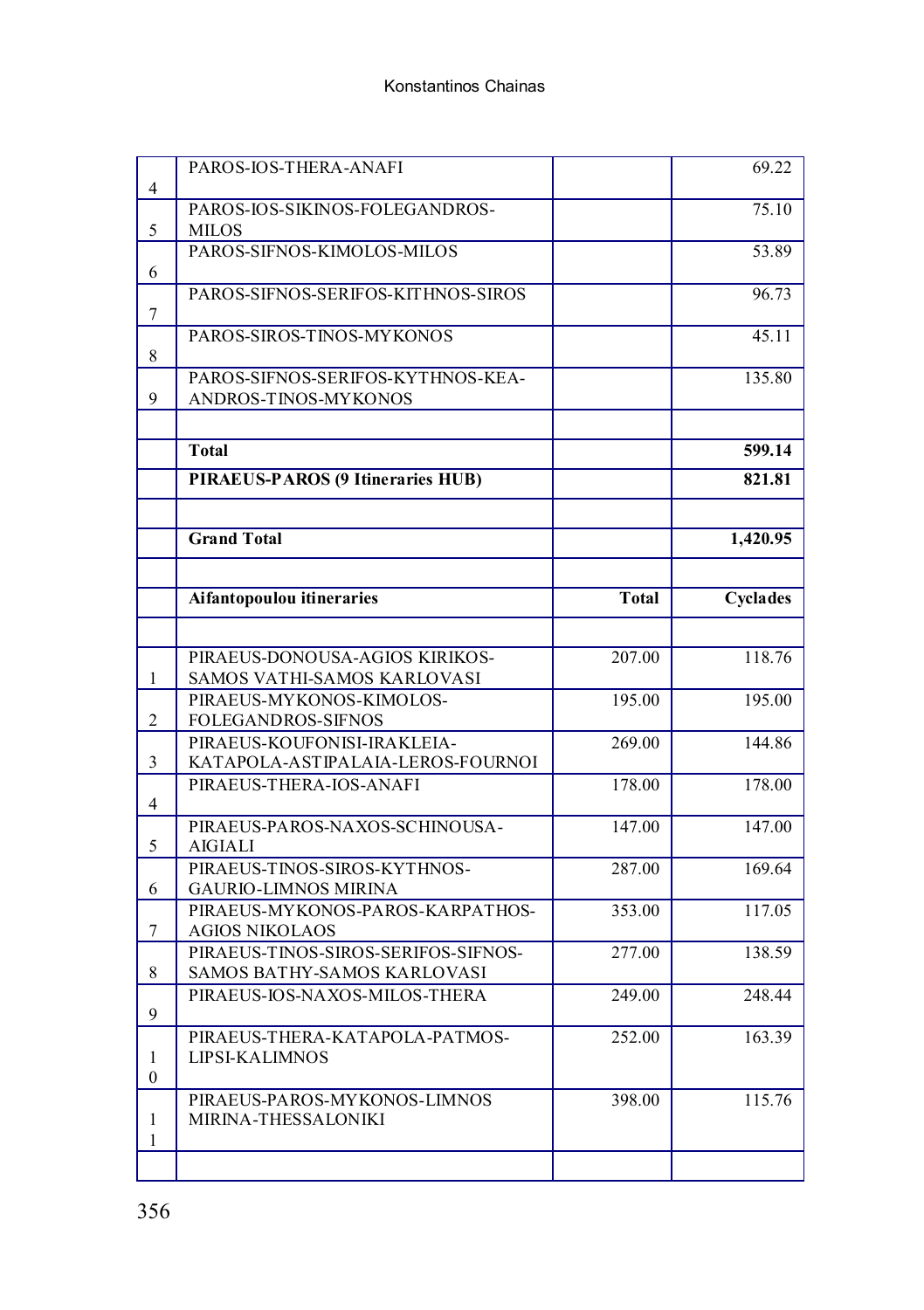|                   | Total                                            |              | 1,736.49 |
|-------------------|--------------------------------------------------|--------------|----------|
|                   |                                                  |              |          |
|                   | <b>Difference</b>                                |              | 315.54   |
|                   | Improvement                                      |              | 18.17%   |
|                   |                                                  |              |          |
|                   |                                                  |              |          |
|                   | Real Itineraries for Cyclades (August 2009)      | <b>Total</b> | Cyclades |
|                   |                                                  |              |          |
|                   | PIRAEUS-PAROS-NAXOS-LIPSI-LERO-                  | 212.99       | 169.83   |
| 1                 | <b>KALYMNO</b>                                   |              |          |
|                   | PIRAEUS-PAROS-NAXOS                              | 106.38       | 106.38   |
| 2                 |                                                  |              |          |
| 3                 | PIRAEUS-FOLEGANDROS-THERA                        | 127.84       | 127.84   |
|                   | PIRAEUS-IOS-THERA                                | 128.12       | 128.12   |
| 4                 |                                                  |              |          |
|                   | PIRAEUS-SIROS-TINOS-MYKONOS                      | 98.90        | 98.90    |
| 5                 |                                                  |              |          |
| 6                 | PIRAEUS-PAROS-MYKONOS-TINOS                      | 137.12       | 137.12   |
|                   | PIRAEUS-KYTHNOS-SERIFOS-SIFNOS-                  | 117.43       | 117.43   |
| 7                 | <b>MILOS-KIMOLOS</b>                             |              |          |
|                   | PIRAEUS-PAROS-NAXOS-THERA                        | 150.01       | 150.01   |
| 8                 |                                                  |              |          |
| 9                 | PIRAEUS-SERIFOS-SIFNOS-MILOS                     | 101.50       | 101.50   |
|                   | PIRAEUS-PAROS                                    | 91.31        | 91.31    |
| 1                 |                                                  |              |          |
| $\mathbf{0}$      |                                                  |              |          |
|                   | PIRAEUS-SIFNOS-FOLEGANDROS-THERA-                | 167.00       | 167.00   |
| 1<br>$\mathbf{1}$ | <b>KATAPOLA</b>                                  |              |          |
|                   | PIRAEUS-SIROS-MYKONOS-TINOS                      | 104.99       | 104.99   |
| 1                 |                                                  |              |          |
| $\overline{c}$    |                                                  |              |          |
|                   | PIRAEUS-SIROS-PAROS-NAXOS-                       | 164.85       | 164.85   |
| 1<br>3            | IRAKLEIA-SCHINOUSA-KOUFONISI-<br><b>KATAPOLA</b> |              |          |
|                   |                                                  |              |          |
|                   | <b>Total</b>                                     | 1,708.45     | 1,665.29 |
|                   |                                                  |              |          |
|                   |                                                  |              |          |
|                   | <b>Difference</b>                                |              | 244.34   |
|                   | Improvement                                      |              | 14.67%   |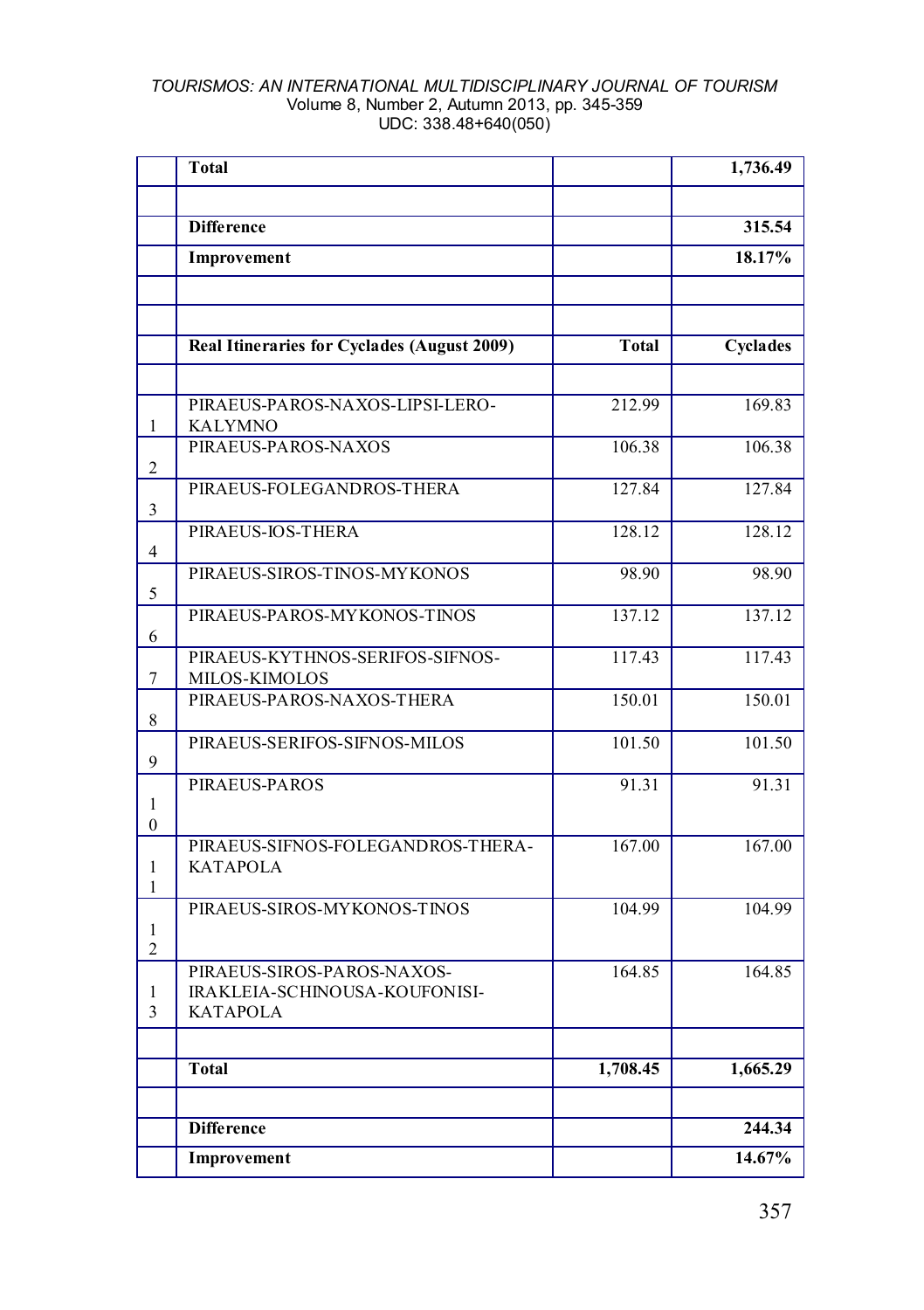### **CONCLUSIONS**

The optimal transit hub search algorithm may be implemented in various problems of vehicle routing, transportation and distribution, where a transhipment hub is needed. A distribution company undertakes the delivery of the orders to the customers of a corporation, on a regular basis, who are within a city, a wider area or even within a country or a set of countries. The selection of the appropriate location of the transhipment storage area or areas is among the most serious logistics problems which a modern distribution company faces, in combination with the search for the optimal routes and the proper vehicle types which are necessary for each route, in order to achieve the best results. In the Aegean shipping we face respectively the following problems. For each marine area we seek for the appropriate port to play the role of the transhipment and transit hub, combined with the optimal itineraries and the appropriate vehicle type (ship), which are necessary for the coverage of demand in the particular area (Chainas, 2012). This report contributes to the search of the optimal transhipment-transit hub-port and was implemented in the Aegean area with very good results. Furthermore it could be implemented in the cruise sector for the search of the optimal homeport (Lekakou et al., 2009). A subject for further investigation is the transportation problem in a region, such as Aegean area, as a problem of holistic view, within the frame of a complete combined transportation system where the road, sea and air transport, will operate within the frame of a healthy competitive market, for complete and high quality transportation services.

### **REFERENCES**

- Aifantopoulou, G. (2004). Implementation of experienced technicians and systems optimum design of vehicle fleet distribution routes, Ph.D. dissertation, School of Civil Engineering, *Aristotle University of Thessaloniki*, Greece.
- Chainas, K. (2012). The optimization of the Greek Coastal Shipping Transportation Network, *Tourismos,* Vol. 7, pp. 353-367
- Chlomoudis, K., Lekakou, M., Panou, K., Papademetriou, E., Syriopoulos, Th. & Jannatos, E. (2007). *Transportations - Life arteries for the islands.* Athens, ITA Publications.
- Dobson G. & Lederer P. (1993). Airline Scheduling and Routing in a Hub-and-Spoke System, *Transportation Science,* Vol. 3, pp.281-297
- Lekakou, M., Pallis, A. & Vaggelas, G. (2009). Which homeport in Europe: the cruise industry's selection criteria. *Tourismos,* Vol. 4, No.4, pp.15-29.